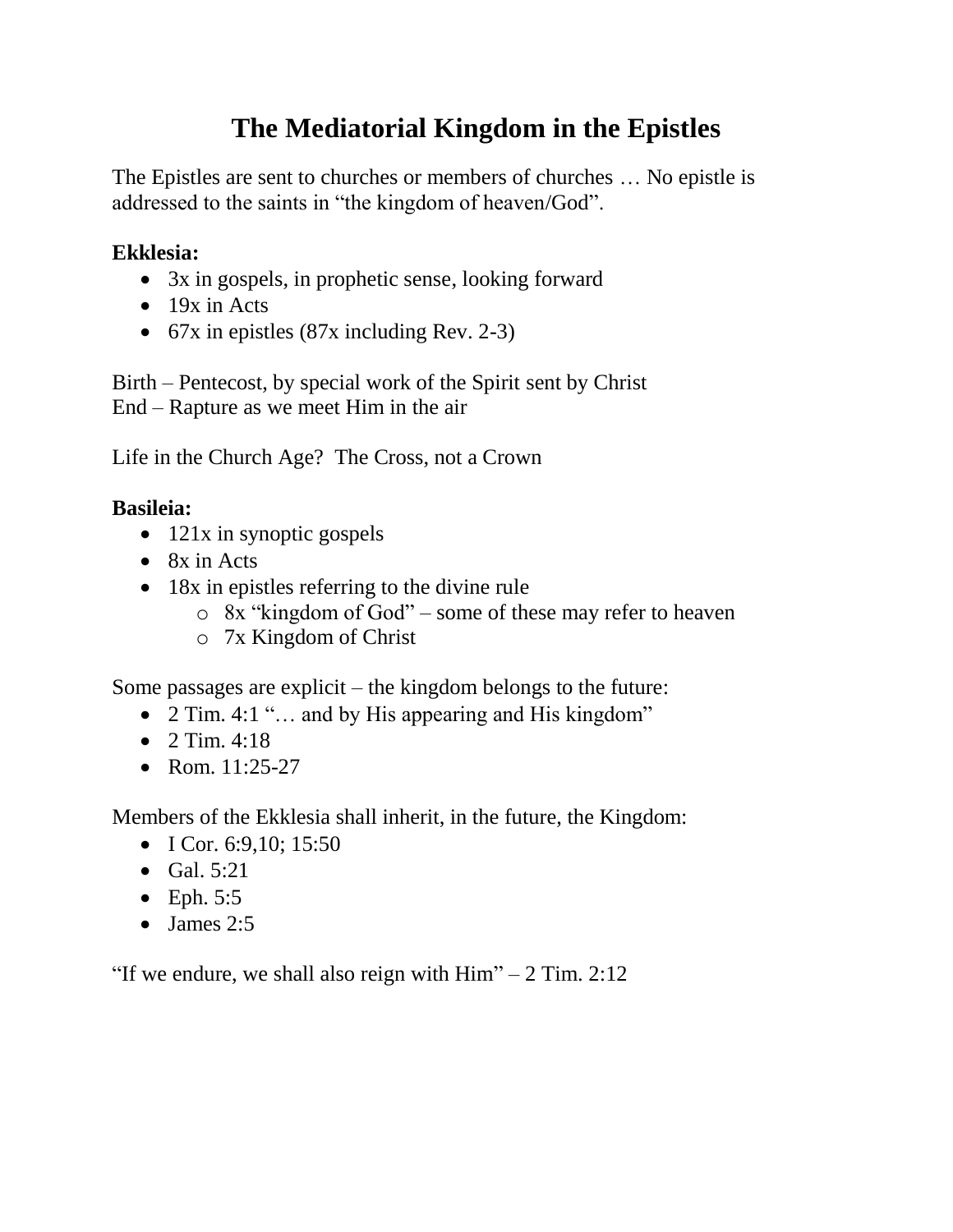What about these "problem" passages?

- Rom. 14:17 meat and drink are pretty important now, but won't mean anything to the church age saints in the kingdom. Therefore, since we are to reign in that kingdom to come, we should not judge or grieve each other now in such matters. This is a call to live now in the church in light of the realities of the coming Kingdom.
- I Cor. 4:20 Here is a description of the basis of the kingdom to come. It will be characterized by power, not talk. The same word is used in Hebrews 6:5. Cf. vv. 5 and 8. Again, this speaks of blessings of the kingdom without the established presence of it. In fact, the church can also expect the conditions described in vv.10-13 in the meantime!
- I Cor. 15:24 the order is clear. First Christ is resurrected, then His saints at the Rapture (Phase I of the Second Coming), then the resurrection of the unsaved at the end, the Great White Throne judgment. The Kingdom of Christ is established at the second coming of Christ and then delivered up to the Father at the end, before the eternal state.
- Col. 1:12-13 THE go-to verse for "already/not yet" position. Rather, this is like being seated with Christ in the heavenlies (Eph. 2), our place in the kingdom, our seat at the table so to speak, is so certain, we can speak of it as already done (futuristic aorist).
	- o "We have been transferred judicially into the Kingdom of our Lord even before its establishment."
	- o "Believers are translated into God's kingdom in expectation and inheritance, but are yet to see the installing of the kingdom and receive that inheritance to which they are heirs."
	- o We have been transferred to citizenship in a future kingdom but experience spiritual blessings now as we wait for it as strangers and aliens. Our reign with Christ is yet future (Rev. 20:6).
- Col. 4:11 "for" is eis in Greek, unto. All the labors of the church are directed toward or unto the glorious goal of a future kingdom.
- I Thess, 2:12 We are called unto, eis, something not yet realized in Christian experience (like I Pet. 5:10)
- II Thess. 1:5 See Luke 20:35 for same Greek word translated "consider worthy"
- Heb. 12:28 Scripture often asserts ownership re: certain blessings before they are experienced or possessed; see I Cor. 3:21-22. Ownership is legally certain; experience of possession is yet future.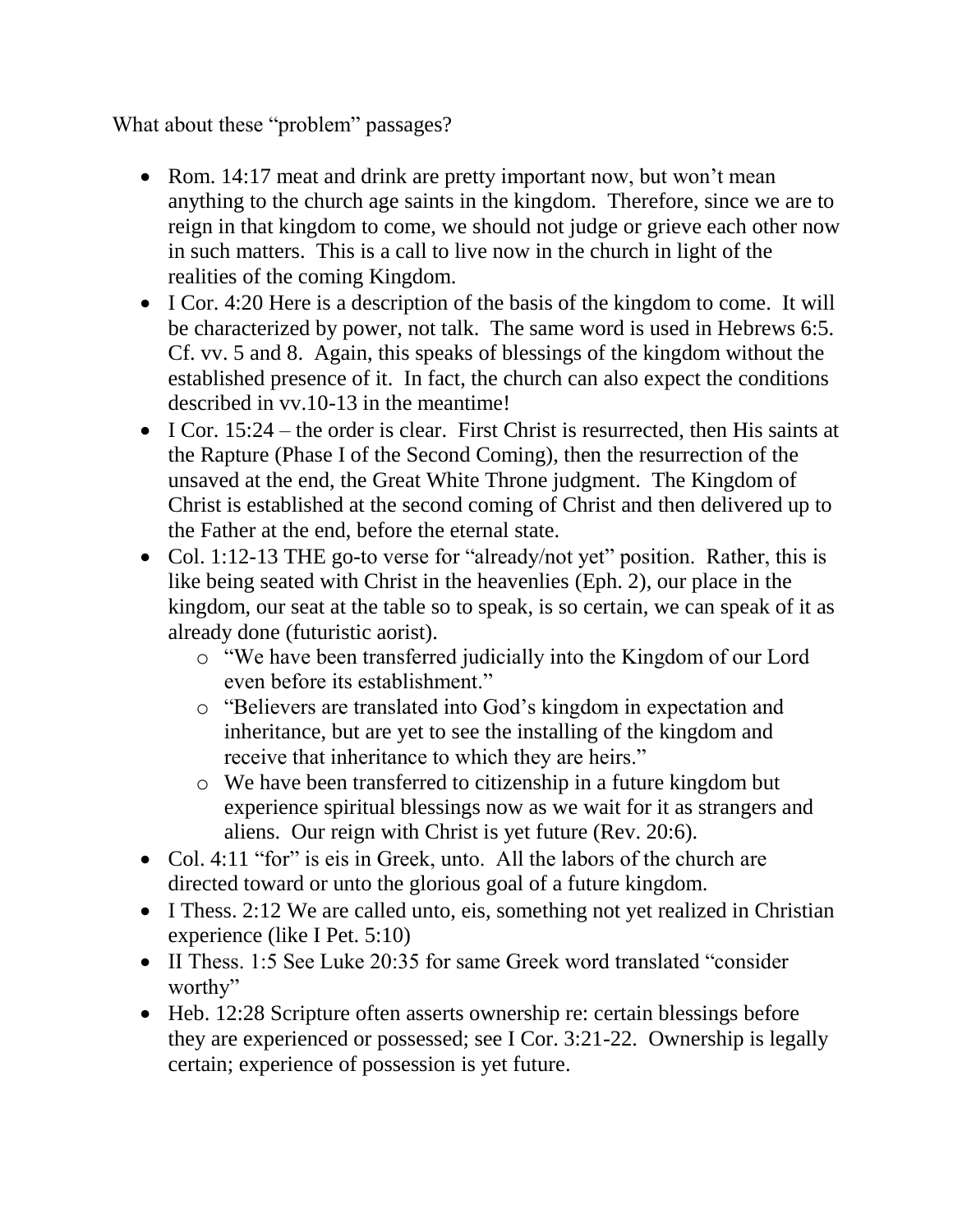McClain then asks: Is there any sense in which we can say there is a present existence on earth of the Mediatorial Kingdom of God?

- 1) Christ does rule in the Church as Head of the Church. But the nature of this rule is very different from that of the Mediatorial Kingdom.
- 2) Our Lord does rule over the Universal Kingdom of God, thru providence. But again, this rule is distinguished from the direct and supernatural rule that will be His in the Kingdom.

Conclusion: The reign of Christ in the M.K. will be drastically different from His rule now in the Church or over the Universal Kingdom of God.

"But the basic assumption is always the same: The Church in some sense is the Kingdom, and therefore has the divine right to rule; or it is the business of the Church to "establish" fully the Kingdom of God among men. Thus the Church loses its pilgrim character and the sharp edge of its divinely commissioned "witness" is blunted." It becomes an ekklesia which is not only in the world, but also of the world."

Then what is the relationship of the Basileia to the Ekklesia?

- 1) During the present Church Age, the Mediatorial Kingdom is held back in suspension, not yet established on earth.
- 2) In another sense, however, it might be said that the Mediatorial Kingdom does have a present de jure existence (de facto, in reality existence), even prior to its establishment.
- 3) The Church is experiencing now many of the spiritual blessings the OT predicted in connection with the Messianic Kingdom.

#### **Summary of Biblical teaching on the Kingdom:**

Not as obscure and confusing as some would make it out to be. Dr. Farnell writes, "many views on the kingdom evidence captivity to philosophy and traditions of men that obscures the perspicuity of the NT teaching on Christ's future reign ..."